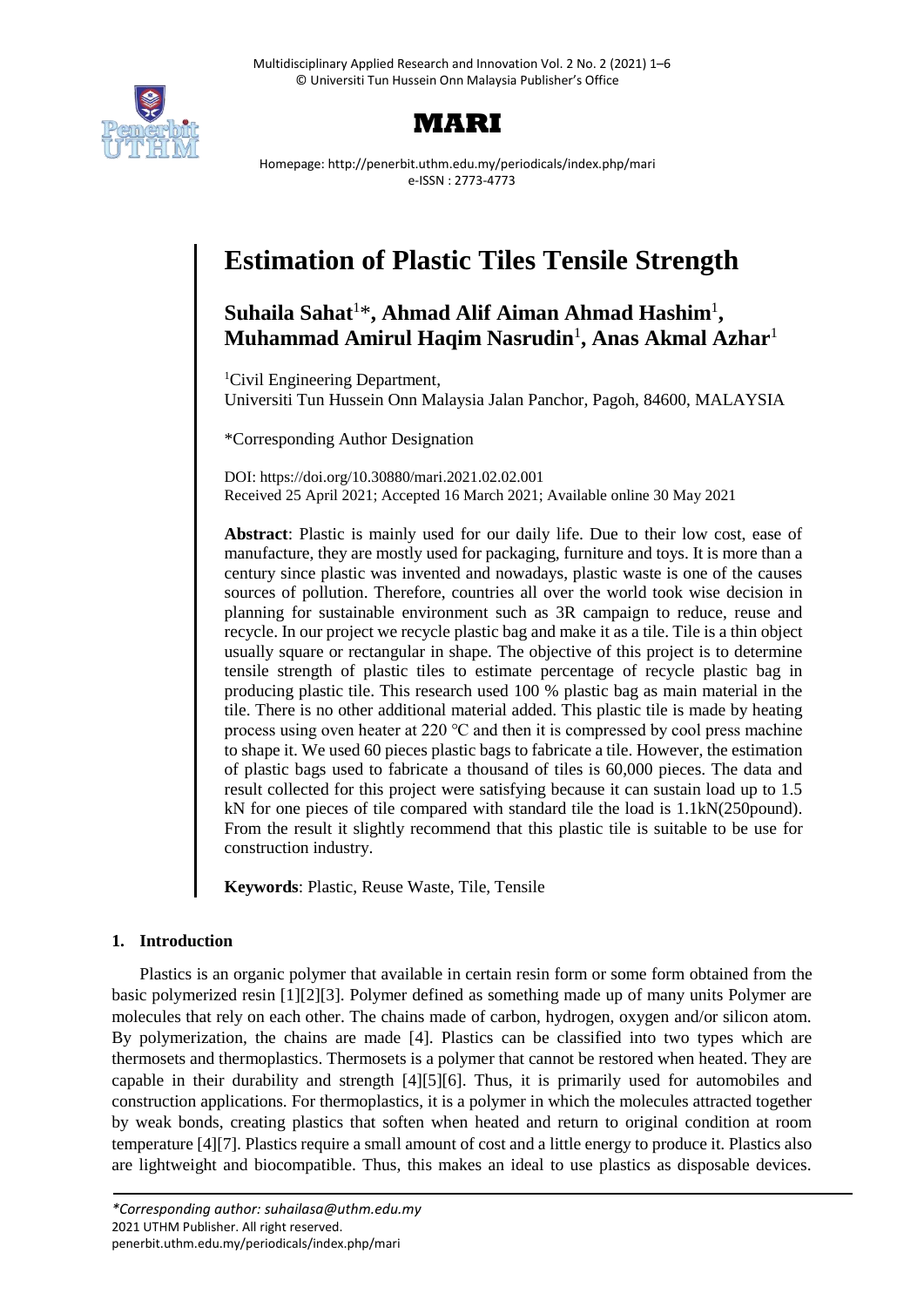Plastics is an innovative material for use in many sectors such as medical and constructions. Within a year, over 300 million metric tons of plastics have been produced [8].

Statistic has proved that, Malaysia is the  $8<sup>th</sup>$  large producer of mismanaged plastic wastes in the world [9]. Furthermore, Malaysian used 3 billion plastic bag per year [9]. Malaysia is well known as a country with middle high income and growing rapidly based on economy but this growth is not matched with effectiveness of managing our wastes. It is stated that Malaysia's has a large plastic disposal and recycling problem, where 55% of our plastics waste are mismanaged [10]. In 2010, Malaysia produced almost 1 million tons of mismanaged plastic waste which is around 0.14 to 0.37 million tons may enter the oceans [11]. There are tons of plastics that has been produced from our country in uncontrollable ways and our country failed to manage this problem.

There are four major types for disposal of plastics; landfilling, incineration, recycling and biodegradable [8][12][13]. All plastics can be disposed in landfilling but it is required space and the chemical components and energy contained in plastics articles typically is lost in this disposal route. Incineration, gives some energy from plastics production but it is produced unhealthy environmental. Plastics can be recycled, and some of the material used to make plastics can be recovered. However, this method is not fully used, due to difficulties with the collection and arrangement of plastic waste. Last but not least, biodegradable, prevent to damage environmental pollution for long term effect [8]. In this case, there is no such short way to dispose plastics from earth in a short time.

However, plastics existence brings harm to environment in many ways. Report about effects of environmental pollution with plastics material have been famous in the last few years [14][15][16][17][18]. One of the effects is it can disturb animal ecosystems and also may threaten the life of animals. It is lead to drowning for the marine mammals and turtles to breathing at surface due to entanglement in fishnets or plastic foil restricts their mobility [14][19][20][21]. Plastics also may lead to choking when they block the respiratory system indirectly, it causing animal death and threatening animal habitats due to the use of uncontrolled plastics. Thus, we use plastics as substitution material for manufacturing tiles to minimize this problem. We choose tiles for our product because we want to produce an invention tiles for the future, to minimize the waste plastic bags and save the animal habitats from the extinct.

#### **2. Materials and Methods**

Main objectives in this study was focused on fabricating tile 100 % from recycled plastic bags without any additional material. Oven heater was used as one of our tools to melt the plastic bags with 220 ℃ (**Figure 1- a**). The process started with plastic bags was heated in the oven for 5 minutes and using metal bowl . For each 5 minutes, 5 plastics were melted and the amount of time that used to shrink all the plastic bags were 60 minutes to melt all the plastic bags.

After that, melted plastic was pulled out from the metal bowl using gloves (**Figure 1- b**) and left to cold for several minutes to avoid the steel mold attached to the cool press machine (**Figure 1- c**). And then, the mold was pressed by cool press machine for 10 minutes with pressure of 110  $kg/cm^2$  and plastic tile is made (**Figure 1- d**). Tensile strength test (**Figure 1- e**) were perform using 3 specimens of plastic plate made from melted recycle plastic bag with same dimension which is 120x20 mm with its thickness of 5 mm (**Figure 1- f**).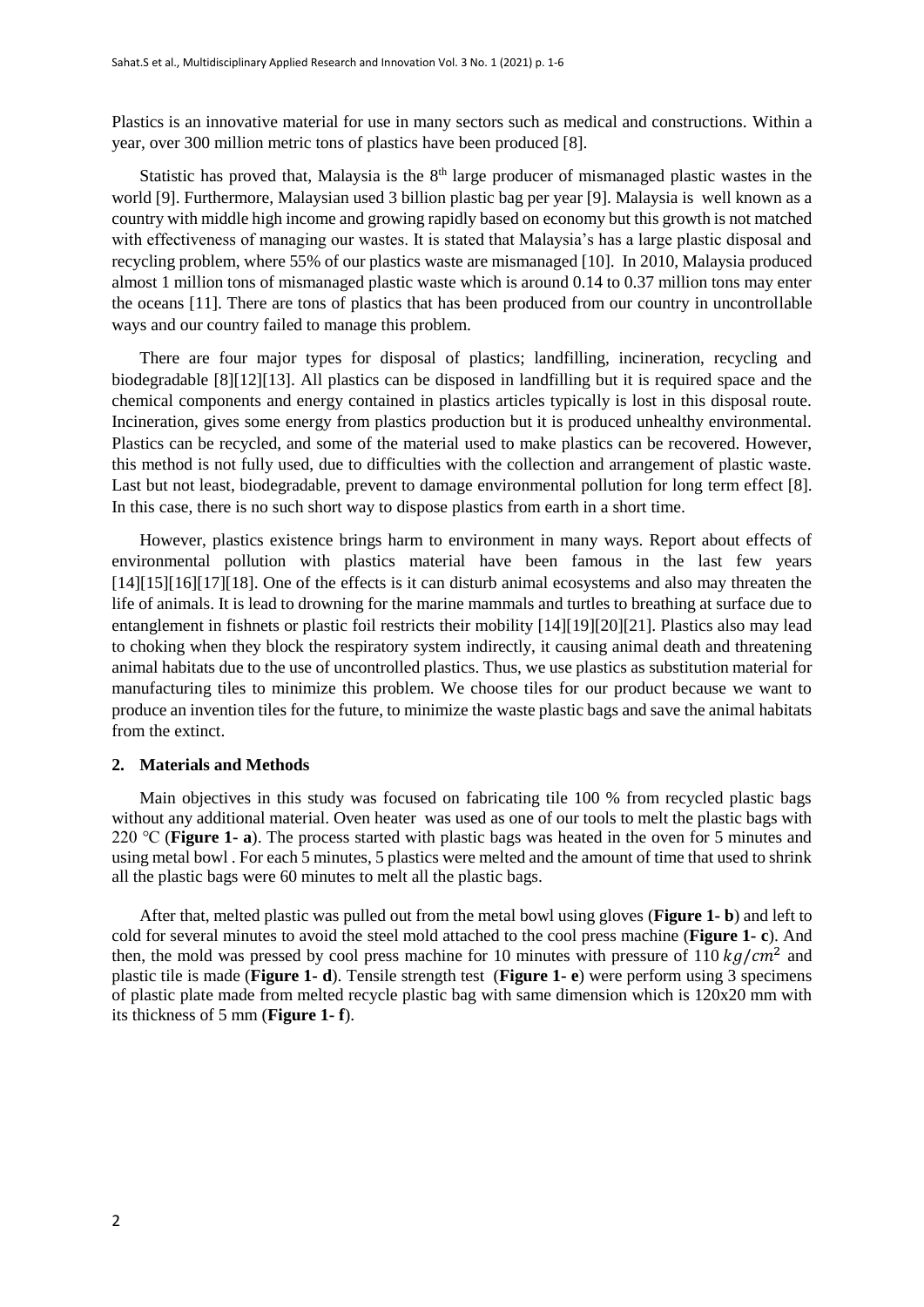















**Figure 1: Plastic til fabrictaion prosess and specimen testing, (a) Molding process, (b) Formwork to make a tile, (c) Cool press machine, (d) Plastic tile, (e) Tensile strength test, and (f) Plastic plate**

#### **3. Results and Discussion**

A plastic tile was made from 60 recycled plastic bags with size of 235x235 mm and the thickness is 5mm with the weight is  $3.3x10^{-3}$  kN shown in **Table 1**. The duration of fabricating a tile were 1 hour 10 minutes. It is aasume that; If a thousand pieces of plastic tiles were made, the require amounts of plastic bags is about 60,000 pieces with its weight of 3,300 N and the estimation duration to construct it into tiles is about 48 days 14 hours and 40 minutes. In this case, this product leads to the invention of tiles for the future and it is also can reduce the mismanaged plastic wastes in our country by producing more tiles that made plastic.

#### **Table 1: Estimation of plastic bags to fabricate into tiles**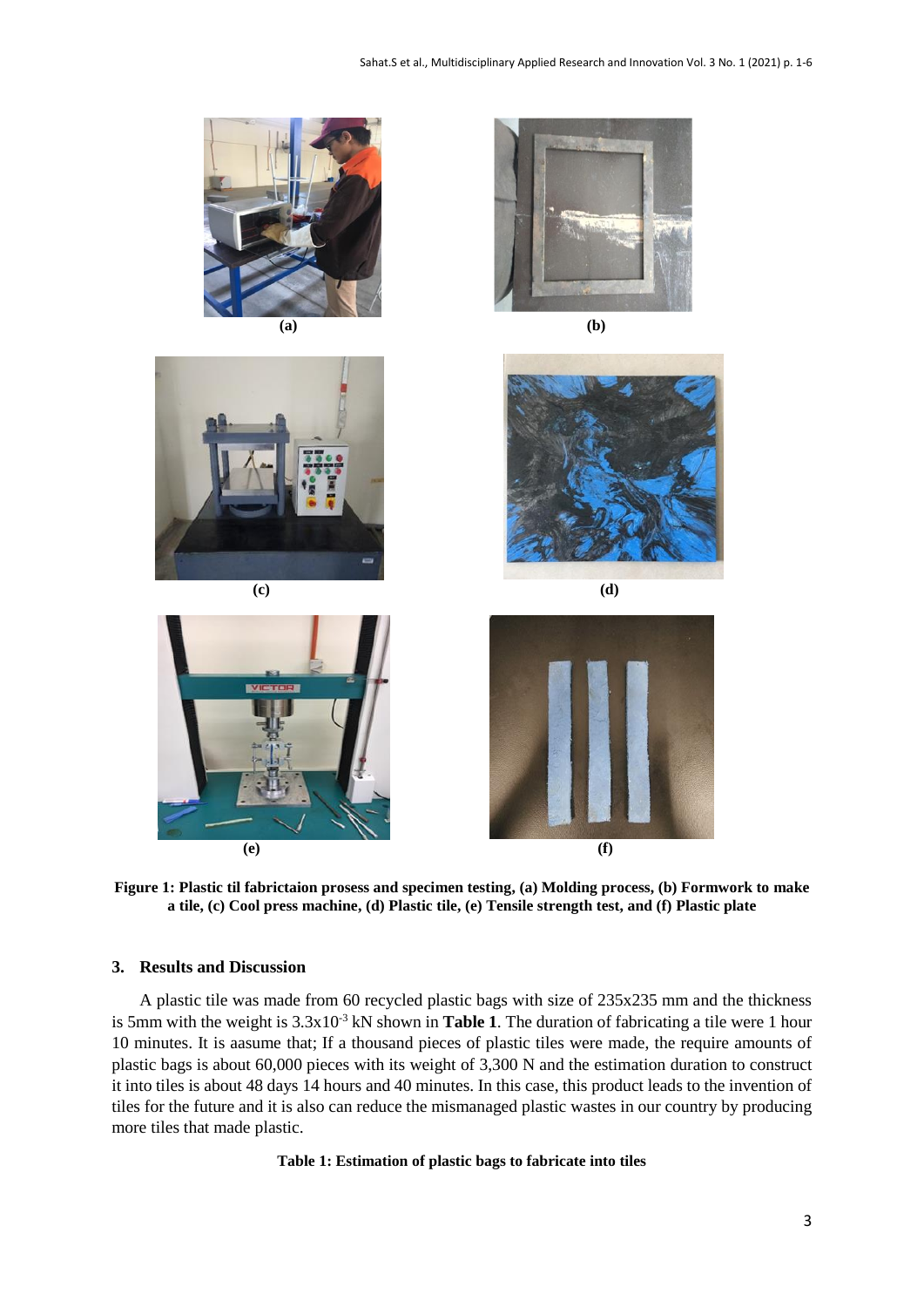| Criteria                                                       | Number of Tiles                          |                                            |                                          |                                           |  |
|----------------------------------------------------------------|------------------------------------------|--------------------------------------------|------------------------------------------|-------------------------------------------|--|
| Amount of plastic tile (pcs)                                   |                                          | 10                                         | 100                                      | 1000                                      |  |
| Amount of recycled plastic bags<br>use to fabricate tile (pcs) | 60                                       | 600                                        | 6,000                                    | 60,000                                    |  |
| Weight (kN)<br>Duration to fabricate into tile                 | $3.30x10^{-3}$<br>1 hour $10$<br>minutes | $3.30x10^{-2}$<br>11 hours $40$<br>minutes | 0.33<br>4 days 20<br>hours 40<br>minutes | 3.30<br>48 days 14<br>hours 40<br>minutes |  |

| No.            | Force@ Peak                         | Tensile stress            | Elongation $@$ | Elong. $@$ | Yield      |
|----------------|-------------------------------------|---------------------------|----------------|------------|------------|
|                | (N)                                 | (MPa)                     | Peak(mm)       | $peak(\%)$ | Strength   |
|                |                                     |                           |                |            | Rp0.2(MPa) |
| 1              | 1108.15                             | 11.08                     | 8.12           | 7.378      | 6.37       |
| 2              | 1510.22                             | 15.1                      | 9.82           | 8.927      | 10.98      |
| 3              | 1019.89                             | 10.2                      | 5.23           | 4.757      | 6.26       |
| Minimum        | 1019.89                             | 10.2                      | 5.23           | 4.76       | 6.26       |
| Mean           | 1212.75                             | 12.13                     | 7.72           | 7.02       | 7.87       |
| No.            | <b>Upper Yield</b><br>Strength(MPa) | GaugeLength@<br>Break(mm) |                |            |            |
| 1              | 7.53                                | 11                        |                |            |            |
| $\overline{2}$ | 12                                  | 14                        |                |            |            |
| 3              | 7.53                                | 9                         |                |            |            |
| Minimum        | 7.53                                | 9                         |                |            |            |
| Mean           | 9.02                                | 11.33                     |                |            |            |

#### **Table 2: Result from tensile strength test**

**Table 1** was simplified from data in **Figure 2**, the maximum load that can be covered by this specimen is 1,510.22 N and its tensile stress is reach to 15 MPa (**Table 2**). Besides, the maximum elongation is 9.82 mm which is 8.93% of the peak elongation. Thus, this product is satisfying because it can sustain load up to 1.5 kN for one pieces of tile compared with standard tile the load is 1.1kN (250 pound) [22].



**Figure 2: Force (N) versus elongation (mm) from the plastic tile**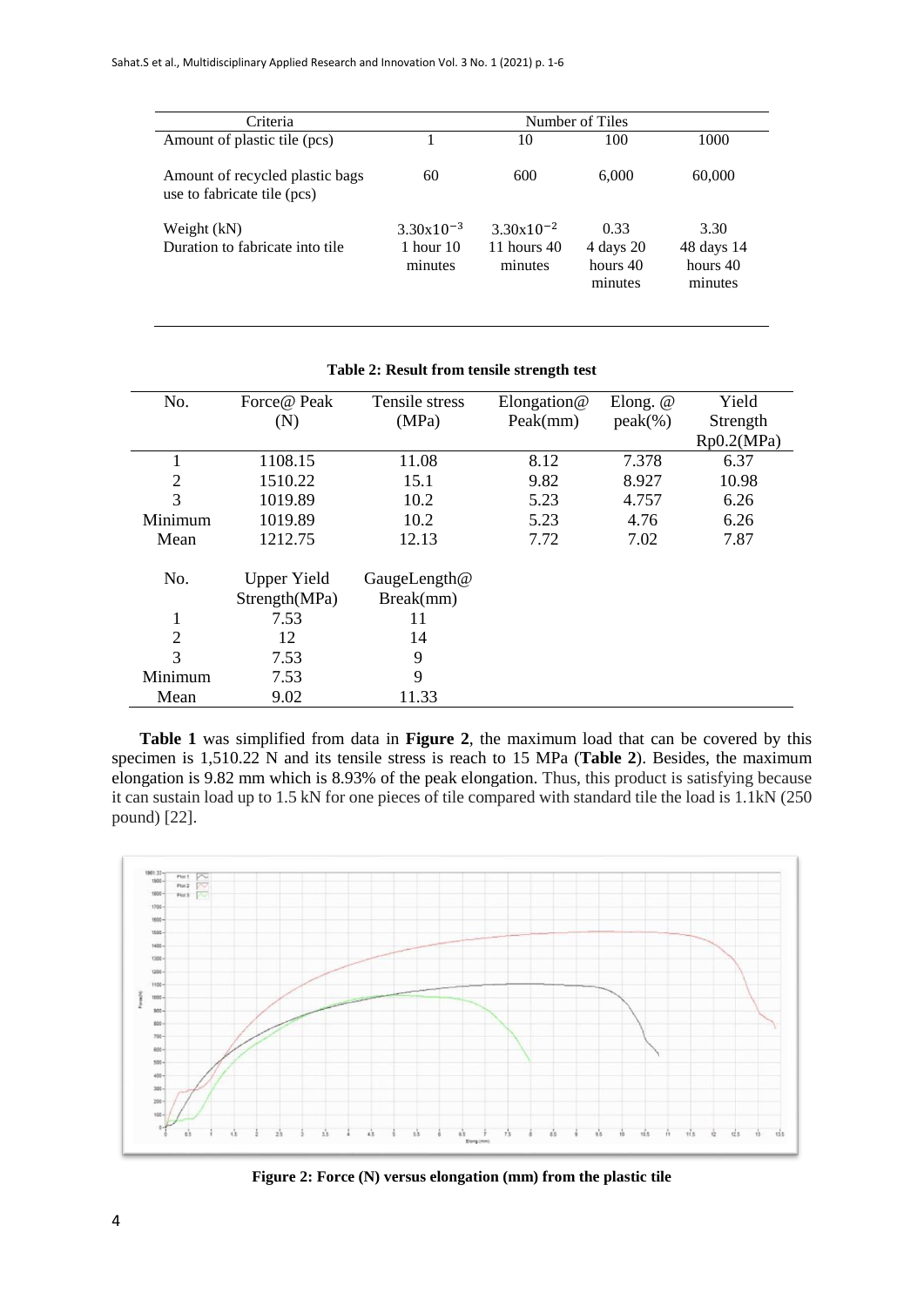### **4. Conclusion**

For the conclusion, tiles that are made from plastic are very suitable for nowadays. It is because the process to make the plastic tiles is simple and low-cost. By using plastic as its material, we can reuse the plastic and reduce the waste of plastic in daily life. Besides, our action can help to reduce the pollution and make our environment become clean. If we compare the plastic tiles and the normal tiles, we can see the significant difference in the hardness and the strength of the tiles. It is recommended the plastic should be shredded before being shrink. It is because to ensure the plastic perfectly shrink and the bond of the plastic molecule stronger.

## **Acknowledgement**

All authors would like to thank Centre for Diploma Studies, University Tun Hussein Onn Malaysia (UTHM) for its support.

## **References**

- [1] C. A. Harper and E. M. Petrie, *Plastics materials and processes- A concise encyclopedia- Book Review*, vol. 20, no. 3. 2004.
- [2] Ahmed, T., Shahid, M., Azeem, F., Rasul, I., Shah, A. A., Noman, M., Muhammad, S. (2018, March 1). Biodegradation of plastics: current scenario and future prospects for environmental safety. Environmental Science and Pollution Research. Springer Verlag. https://doi.org/10.1007/s11356-018-1234-9
- [3] Zhou, Y. L., Fan, J., & Wang, B. (2019). Inversion for acoustic parameters of plastic polymer target in water. Wuli Xuebao/Acta Physica Sinica, 68(21). https://doi.org/10.7498/aps.68.20190991
- [4] R. U. Halden, "Plastics and Health Risks," *Annu. Rev. Public Health*, vol. 31, no. 1, pp. 179– 194, 2010.
- [5] Shuaib, N. A., & Mativenga, P. T. (2016). Energy demand in mechanical recycling of glass fibre reinforced thermoset plastic composites. Journal of Cleaner Production, 120, 198–206. https://doi.org/10.1016/j.jclepro.2016.01.070
- [6] Dweik, H. S., Ziara, M. M., & Hadidoun, M. S. (2008). Enhancing concrete strength and thermal insulation using thermoset plastic waste. International Journal of Polymeric Materials and Polymeric Biomaterials, 57(7), 635–656. https://doi.org/10.1080/00914030701551089
- [7] Das, A., Chatham, C. A., Fallon, J. J., Zawaski, C. E., Gilmer, E. L., Williams, C. B., & Bortner, M. J. (2020, August 1). Current understanding and challenges in high temperature additive manufacturing of engineering thermoplastic polymers. Additive Manufacturing. Elsevier B.V. https://doi.org/10.1016/j.addma.2020.101218
- [8] A. Manuscript, "Plastics and Environmental Health : The Road Ahead," vol. 28, no. 1, pp. 1–8, 2014.
- [9] M. Balasegaram and M. Balasegaram, "Malaysia's The 8th Worst Country Worldwide For Plastic Waste," *Star2.com*, 25-Mar-2018. [Online]. Available: https://www.star2.com/living/2018/03/25/plastic-waste-pollution/. [Accessed: 22-May-2019].
- [10] "Malaysians use 3 billion plastic shopping bags per year, so why is limiting or even banning their use still a grossly inadequate strategy?," *Christopher Teh*, 15-Mar-2017. [Online]. Available: http://www.christopherteh.com/blog/2017/02/malaysia-plastic-shopping-bags/. [Accessed: 22-May-2019].
- [11] "The huge problem of plastic waste in M'sia," *Malaysiakini*, 06-Jun-2018. [Online]. Available: https://www.malaysiakini.com/letters/428508. [Accessed: 22-May-2019].
- [12] Yang, W., Dong, Q., Liu, S., Xie, H., Liu, L., & Li, J. (2012). Recycling and disposal methods for polyurethane foam wastes. Procedia Environmental Sciences, 16, 167-175.
- [13] Wong, S. L., Ngadi, N., Abdullah, T. A. T., & Inuwa, I. M. (2015). Current state and future prospects of plastic waste as source of fuel: A review. *Renewable and sustainable energy reviews*, *50*, 1167-1180.
- [14] M. C. Krueger, H. Harms, and D. Schlosser, "Prospects for microbiological solutions to environmental pollution with plastics," no. January 2016, 2015.